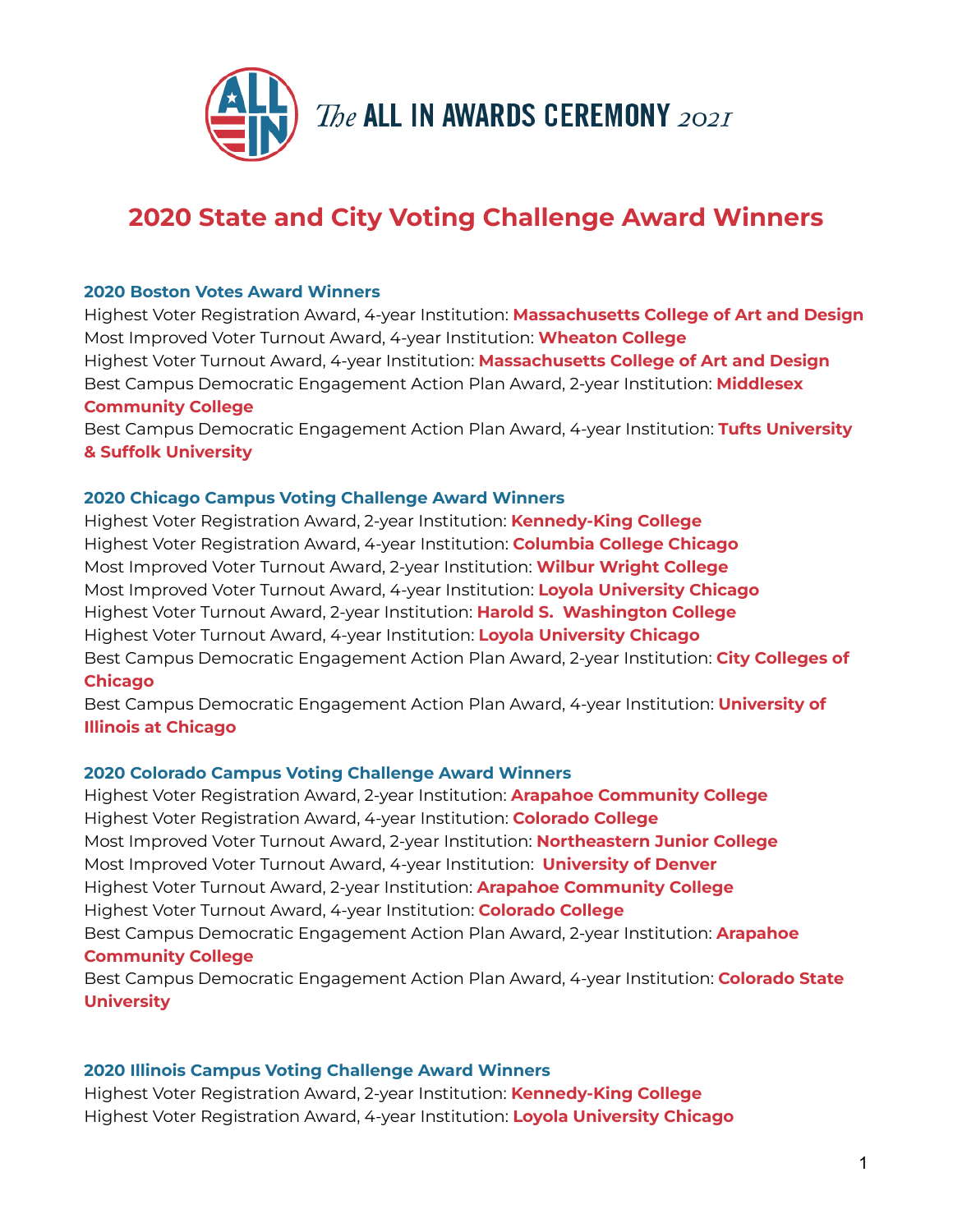

Most Improved Voter Turnout Award, 2-year Institution: **Heartland Community College** Most Improved Voter Turnout Award, 4-year Institution: **Loyola University Chicago** Highest Voter Turnout Award, 2-year Institution: **Waubonsee Community College** Highest Voter Turnout Award, 4-year Institution: **Loyola University Chicago** Best Campus Democratic Engagement Action Plan Award, 2-year Institution: **Sauk Valley Community College**

Best Campus Democratic Engagement Action Plan Award, 4-year Institution: **University of Illinois at Chicago**

### **2020 Florida Campus Voting Challenge Award Winners**

Highest Voter Registration Award: **New College Florida** Most Improved Voter Turnout Award: **Stetson University** Highest Voter Turnout Award: **New College Florida** Best Campus Democratic Engagement Action Plan Award, 2-year Institution: **Miami Dade College** Best Campus Democratic Engagement Action Plan Award, 4-year Institution: **University of South Florida**

# **2020 Iowa Campus Voting Challenge Award Winners**

Highest Voter Registration Award, 2-year Institution: **Kirkwood College** Highest Voter Registration Award, 4-year Institution: **Grinnell College** Most Improved Voter Turnout Award, 2-year Institution: **Kirkwood College** Most Improved Voter Turnout Award, 4-year Institution: **Simpson College** Highest Voter Turnout Award, 2-year Institution: **Kirkwood College** Highest Voter Turnout Award, 4-year Institution: **Grinnell College** Best Campus Democratic Engagement Action Plan Award, 2-year Institution: **Kirkwood College** Best Campus Democratic Engagement Action Plan Award, 4-year Institution: **Iowa State University**

# **2020 Maine Campus Voting Challenge Award Winners**

Highest Voter Registration Award: **Bowdoin College** Most Improved Voter Turnout Award: **College of the Atlantic** Highest Voter Turnout Award: **Bowdoin College** Best Campus Democratic Engagement Action Plan Award: **Colby College**

#### **2020 Maryland Campus Voting Challenge Award Winners**

Highest Voter Registration Award, 2-year Institution: **Allegany College of Maryland** Highest Voter Registration Award, 4-year Institution: **Loyola University Maryland** Most Improved Voter Turnout Award, 2-year Institution: **Allegany College of Maryland** Most Improved Voter Turnout Award, 4-year Institution: **Loyola University Maryland** Highest Voter Turnout Award, 2-year Institution: **Allegany College of Maryland** Highest Voter Turnout Award, 4-year Institution: **Loyola University Maryland**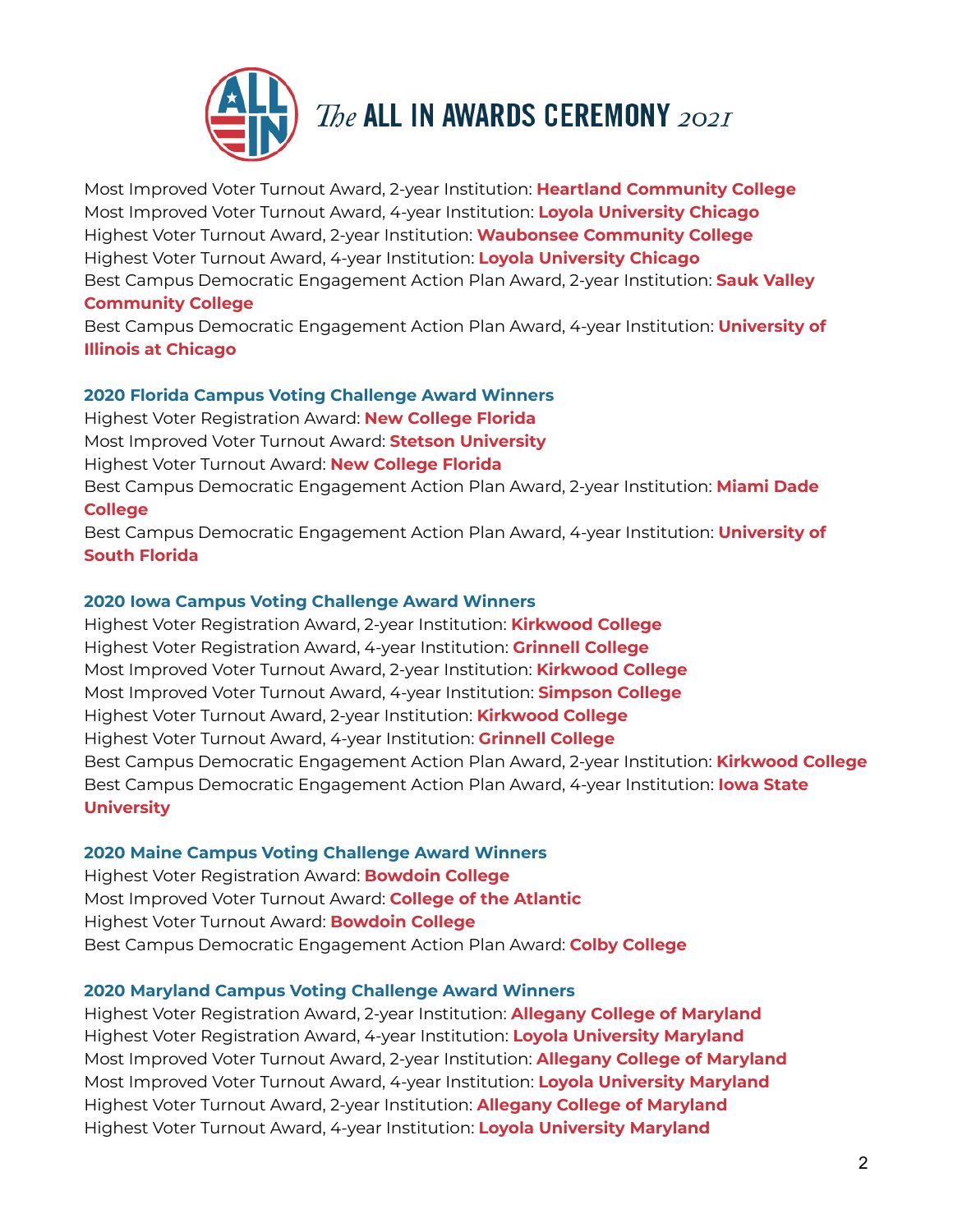

# The ALL IN AWARDS CEREMONY 2021

Best Campus Democratic Engagement Action Plan Award, 2-year Institution: **Allegany College of Maryland**

Best Campus Democratic Engagement Action Plan Award, 4-year Institution: **Towson University & Maryland Institute College of Art** (tied)

### **2020 Michigan Collegiate Voting Challenge Award Winners**

Highest Voter Registration Award, 2-year Institution: **Delta College** Highest Voter Registration Award, 4-year Institution: **University of Michigan-Flint** Most Improved Voter Turnout Award, 2-year Institution: **Lansing Community College** Most Improved Voter Turnout Award, 4-year Institution: **Michigan State University** Highest Voter Turnout Award, 2-year Institution: **Muskegon Community College** Highest Voter Turnout Award, 4-year Institution: **University of Michigan-Ann Arbor** Best Campus Democratic Engagement Action Plan Award, 2-year Institution: **Delta College** Best Campus Democratic Engagement Action Plan Award, 4-year Institution: **Grand Valley State University**

#### **2020 New Jersey Campus Voting Challenge Award Winners**

Highest Voter Registration Award, 2-year Institution: **Raritan Valley Community College** Highest Voter Registration Award, 4-year Institution: **The College of New Jersey** Most Improved Voter Turnout Award, 2-year Institution: **Raritan Valley Community College** Most Improved Voter Turnout Award, 4-year Institution: **The College of New Jersey** Highest Voter Turnout Award, 2-year Institution: **Raritan Valley Community College** Highest Voter Turnout Award, 4-year Institution: **The College of New Jersey** Best Campus Democratic Engagement Action Plan Award, 2-year Institution: **Raritan Valley Community College**

Best Campus Democratic Engagement Action Plan Award, 4-year Institution: **Rutgers University - New Brunswick**

#### **2020 New York Campus Voting Challenge Award Winners**

Highest Voter Registration Award, 2-year Institution: **Dutchess Community College** Highest Voter Registration Award, 4-year Institution: **Bard College** Most Improved Voter Turnout Award, 2-year Institution: **Dutchess Community College** Most Improved Voter Turnout Award, 4-year Institution: **Ithaca College** Highest Voter Turnout Award, 2-year Institution: **Dutchess Community College** Highest Voter Turnout Award, 4-year Institution: **Ithaca College** Best Campus Democratic Engagement Action Plan Award, 2-year Institution: **Westchester Community College** Best Campus Democratic Engagement Action Plan Award, 4-year Institution: **SUNY: Stony**

**Brook University**

**2020 North Carolina Campus Voting Challenge Award Winners** Highest Voter Registration Award: **Appalachian State University**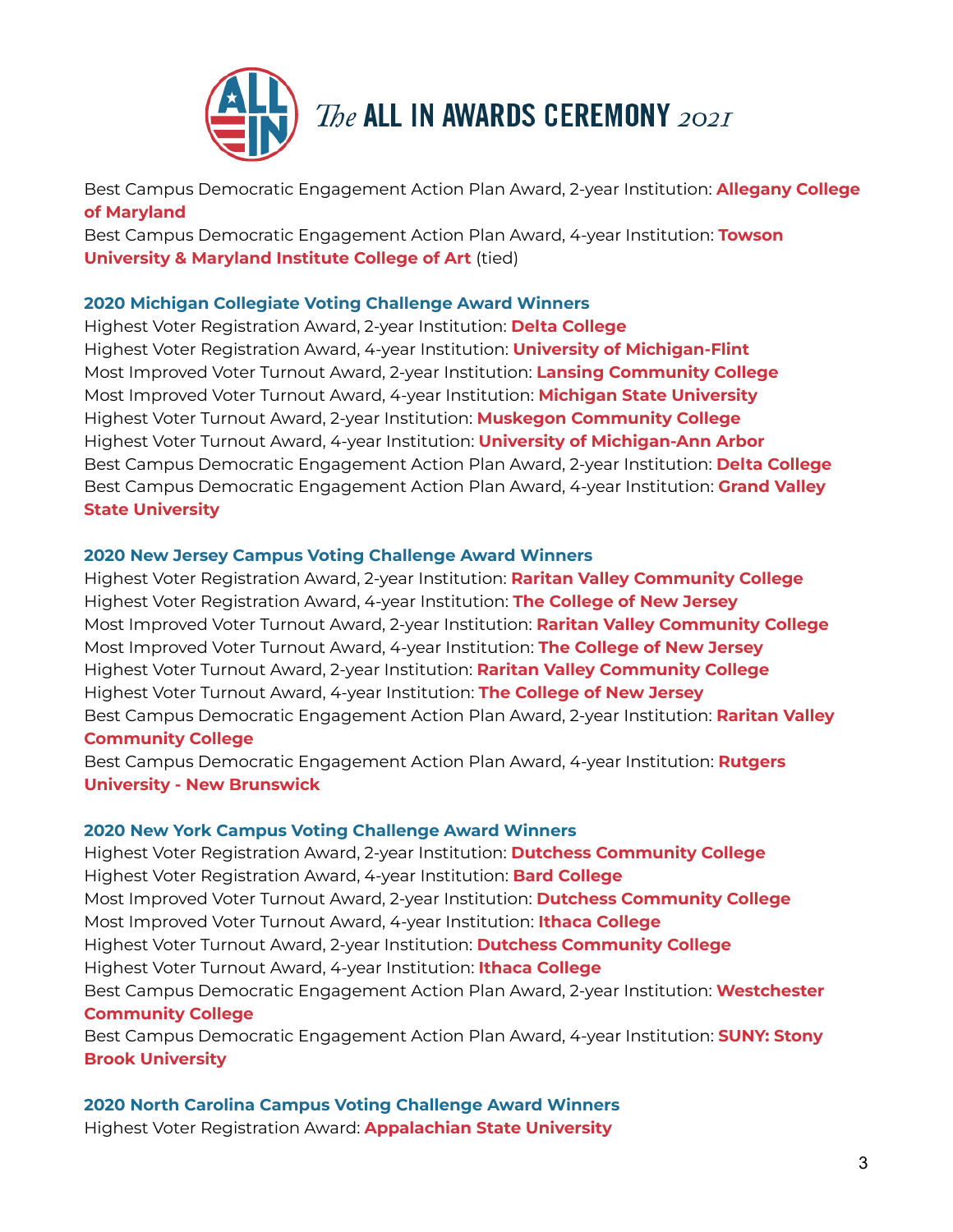

# The ALL IN AWARDS CEREMONY 2021

Most Improved Voter Turnout Award: **Wake Forest University** Highest Voter Turnout Award: **Meredith College** Best Campus Democratic Engagement Action Plan Award, 2-year Institution: **Davidson-Davie Community College** Best Campus Democratic Engagement Action Plan Award, 4-year Institution: **University of North Carolina at Asheville & East Carolina University** (tied) **2020 Pennsylvania Campus Voting Challenge Award Winners** Highest Voter Registration Award, 2-year Institution: **Montgomery County Community College**

Highest Voter Registration Award, 4-year Institution: **Dickinson College** Most Improved Voter Turnout Award, 2-year Institution: **Butler County Community College** Most Improved Voter Turnout Award, 4-year Institution: **Susquehanna University** Highest Voter Turnout Award, 2-year Institution: **Montgomery County Community College** Highest Voter Turnout Award, 4-year Institution: **Dickinson College** Best Campus Democratic Engagement Action Plan Award, 2-year Institution: **Northampton Community College & Community College of Philadelphia** (tied) Best Campus Democratic Engagement Action Plan Award, 4-year Institution: **Clarion University of Pennsylvania & University of Pennsylvania** (tied)

### **2020 Rhode Island Campus Voting Challenge Award Winners**

Highest Voter Registration Award, 2-year Institution: **Community College of Rhode Island** Highest Voter Registration Award, 4-year Institution: **University of Rhode Island** Most Improved Voter Turnout Award, 2-year Institution: **Community College of Rhode Island** Most Improved Voter Turnout Award, 4-year Institution: **University of Rhode Island** Highest Voter Turnout Award, 2-year Institution: **Community College of Rhode Island** Highest Voter Turnout Award, 4-year Institution: **University of Rhode Island** Best Campus Democratic Engagement Action Plan Award, 2-year Institution: **Community College of Rhode Island**

Best Campus Democratic Engagement Action Plan Award, 4-year Institution: **Brown University**

#### **2020 Virginia Campus Voting Challenge Award Winners**

Highest Voter Registration Award, 2-year Institution: **Rappahannock Community College** Highest Voter Registration Award, 4-year Institution: **James Madison University and William & Mary** (tied)

Most Improved Voter Turnout Award, 2-year Institution: **Rappahannock Community College** Most Improved Voter Turnout Award, 4-year Institution: **James Madison University** Highest Voter Turnout Award, 2-year Institution: **Rappahannock Community College** Highest Voter Turnout Award, 4-year Institution: **William & Mary**

Best Campus Democratic Engagement Action Plan Award, 2-year Institution: **Piedmont Virginia Community College**

Best Campus Democratic Engagement Action Plan Award, 4-year Institution: **Virginia Wesleyan University**